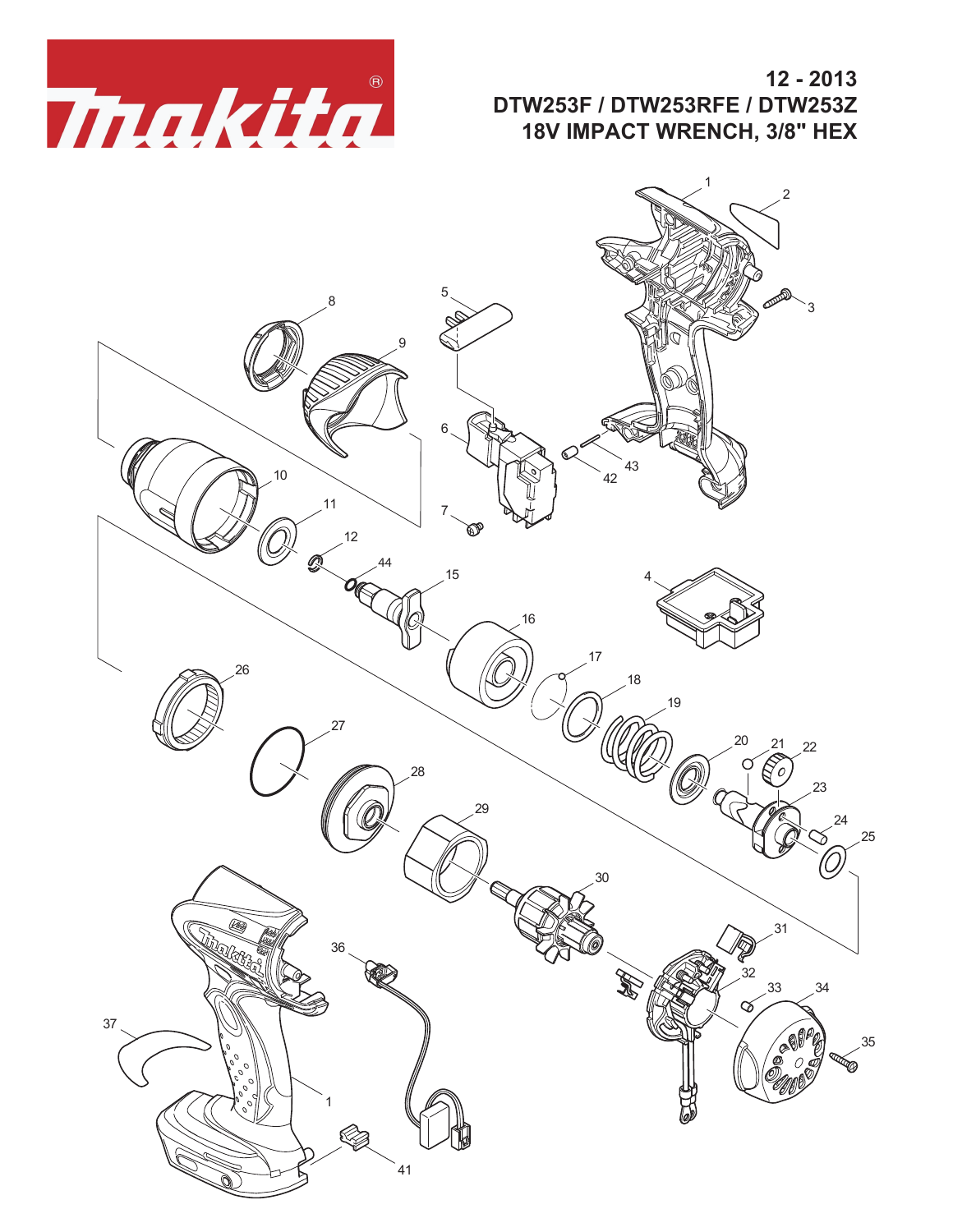| Item N <sub>1</sub> Type |                | Ref  | Part No   | <b>Description</b>                                                        | Qty            | Unit       |
|--------------------------|----------------|------|-----------|---------------------------------------------------------------------------|----------------|------------|
| 001                      |                |      | 188243-5  | <b>HOUSING SET</b>                                                        | 1              | <b>SET</b> |
|                          |                | INC. | 263005-3  | <b>RUBBER PIN 6</b>                                                       | $\overline{c}$ | PC.        |
| 002                      |                |      | 850B15-7  | DTW253 NAME PLATE                                                         | $\mathbf{1}$   | PC.        |
| 003                      |                |      | 266130-9  | TAPPING SCREW BIND PT 3X16                                                | 8              | PC.        |
| 004                      |                |      | 643852-2  | <b>TERMINAL</b>                                                           | $\mathbf{1}$   | PC.        |
| 005                      |                |      | 419041-9  | <b>F/R CHANGE LEVER</b>                                                   | 1              | PC.        |
| 006                      |                |      | 650652-3  | SWITCH TG553FSB-1B                                                        | 1              | PC.        |
| 007                      |                |      | 652045-0  | +PAN HEAD SCREW M3.5X5                                                    | 2              | PC.        |
| 008                      |                |      | 424369-2  | <b>BUMPER</b>                                                             | $\mathbf{1}$   | PC.        |
| 009                      |                |      | 452393-5  | <b>HAMMER CASE COVER</b>                                                  | 1              | PC.        |
| 010                      |                |      | 154590-6  | HAMMER CASE COMPLETE                                                      | 1              | PC.        |
| 011                      |                |      | 261108-7  | <b>NYLON WASHER 14</b>                                                    | 1              | PC.        |
| 012                      |                |      | 233943-3  | <b>RING SPRING 8</b>                                                      | 1              | PC.        |
| 015                      |                |      | 324921-5  | <b>ANVIL</b>                                                              | 1              | PC.        |
| 016                      |                |      | 324810-4  | <b>HAMMER</b>                                                             | 1              | PC.        |
| 017                      | 2              |      | 216040-0  | STEEL BALL 3.5                                                            | 24             | PC.        |
| 018                      |                |      | 267175-0  | <b>FLAT WASHER 24</b>                                                     | $\mathbf{1}$   | PC.        |
| 019                      |                |      | 234074-1  | <b>COMPRESSION SPRING 25</b>                                              | 1              | PC.        |
| 020                      |                |      | 267766-7  | <b>CUP WASHER 14</b>                                                      | 1              | PC.        |
| 021                      |                |      | 216011-7  | STEEL BALL 5.6                                                            | $\overline{c}$ | PC.        |
| 022                      | 1              |      | 226336-1  | SPUR GEAR 22                                                              | $\overline{2}$ | PC.        |
|                          | 2              |      | 227362-3  | SPUR GEAR 22                                                              | $\overline{c}$ | PC.        |
| 023                      |                |      | 324552-0  | <b>SPINDLE</b>                                                            | $\mathbf{1}$   | PC.        |
| 024                      |                |      | 256253-1  | PIN <sub>5</sub>                                                          | $\overline{c}$ | PC.        |
| 025                      |                |      | 267212-0  | <b>FLAT WASHER 12</b>                                                     | $\mathbf{1}$   | PC.        |
| 026                      |                |      | 227150-8  | <b>INTERNAL GEAR 51</b>                                                   | 1              | PC.        |
| 027                      |                |      | 213507-9  | O RING 40                                                                 | 1              | PC.        |
| 028                      | 1              |      | 158145-9  | <b>BEARING BOX COMPLETE</b>                                               | 1              | PC.        |
|                          | 2              |      | 143035-9  | <b>BEARING BOX COMPLETE</b>                                               | 1              | PC.        |
| 029                      |                |      | 638495-3  | YOKE UNIT                                                                 | 1              | PC.        |
| 030                      | 2              |      | 619375-2  | <b>ARMATURE</b>                                                           | 1              | PC.        |
| 031                      | $\overline{2}$ |      | 198887-3  | * CARBON BRUSH CB-5, 2PCS/SET                                             | $\mathbf{1}$   | <b>SET</b> |
| 032                      |                |      | 632L18-1  | <b>BRUSH HOLDER COMPLETE</b>                                              | 1              | PC.        |
|                          | 3              |      |           | $^\star$                                                                  | 1              |            |
| 033                      |                | INC. |           | Item No. 31                                                               | $\overline{c}$ | PC.        |
|                          |                |      | 263032-0  | <b>RUBBER PIN 4</b>                                                       |                | PC.        |
| 034                      |                |      | 418981-8  | <b>REAR COVER</b><br>TAPPING SCREW BIND PT 3X16                           | 1              | PC.        |
| 035                      |                |      | 266130-9  |                                                                           | $\overline{c}$ | PC.        |
| 036                      |                |      | 631693-8  | <b>LIGHT CIRCUIT</b>                                                      | 1              | PC.        |
| 037                      |                |      | 802V69-0  | <b>CAUTION LABEL</b>                                                      | 1              | PC.        |
| 041                      | $\overline{2}$ |      | 424476-1  | <b>CUSHION</b>                                                            | 1              | PC.        |
| 042                      |                |      | 263036-2  | <b>RUBBER PIN 5</b>                                                       | 1              | PC.        |
| 043                      |                |      | 268184-2  | <b>PIN 1.5</b>                                                            | 1              | PC.        |
| 044                      |                |      | 213960-9  | O RING 5                                                                  | 1              | PC.        |
|                          |                |      |           |                                                                           |                |            |
| <b>ACCESSORIES</b>       |                |      |           | - See catalogue or visit www.makita.ca for more accessories inforamtion - |                |            |
| A01                      |                |      | DC18RC    | RAPID CHARGER DC18RC                                                      | $\mathbf{1}$   | PC.        |
| A02                      |                |      |           | <b>18V LI-ION BATTERY</b>                                                 |                |            |
| A03                      |                |      | 141205-4  | PLASTIC CARRYING CASE                                                     | 1              | PC.        |
|                          |                | INC. | 324207-7  | <b>SHAFT</b>                                                              | $\mathbf{1}$   | PC.        |
|                          |                | INC. | 413098-2  | <b>PLATE</b>                                                              | 4              | PC.        |
|                          |                | INC. | 417724-5  | LATCH                                                                     | 2              | PC.        |
|                          |                | INC. | 419215-2A | PLASTIC CASE LID                                                          | 1              | PC.        |
|                          |                | INC. | 419216-0  | <b>HANDLE</b>                                                             | 1              | PC.        |
| A04                      |                |      | --------- | LI-ION BATTERY ACCESSORIES                                                |                |            |
| A05                      | $\overline{2}$ |      | 806B72-3  | DTW253RFE MODEL NO. LABEL                                                 | 1              | PC.        |